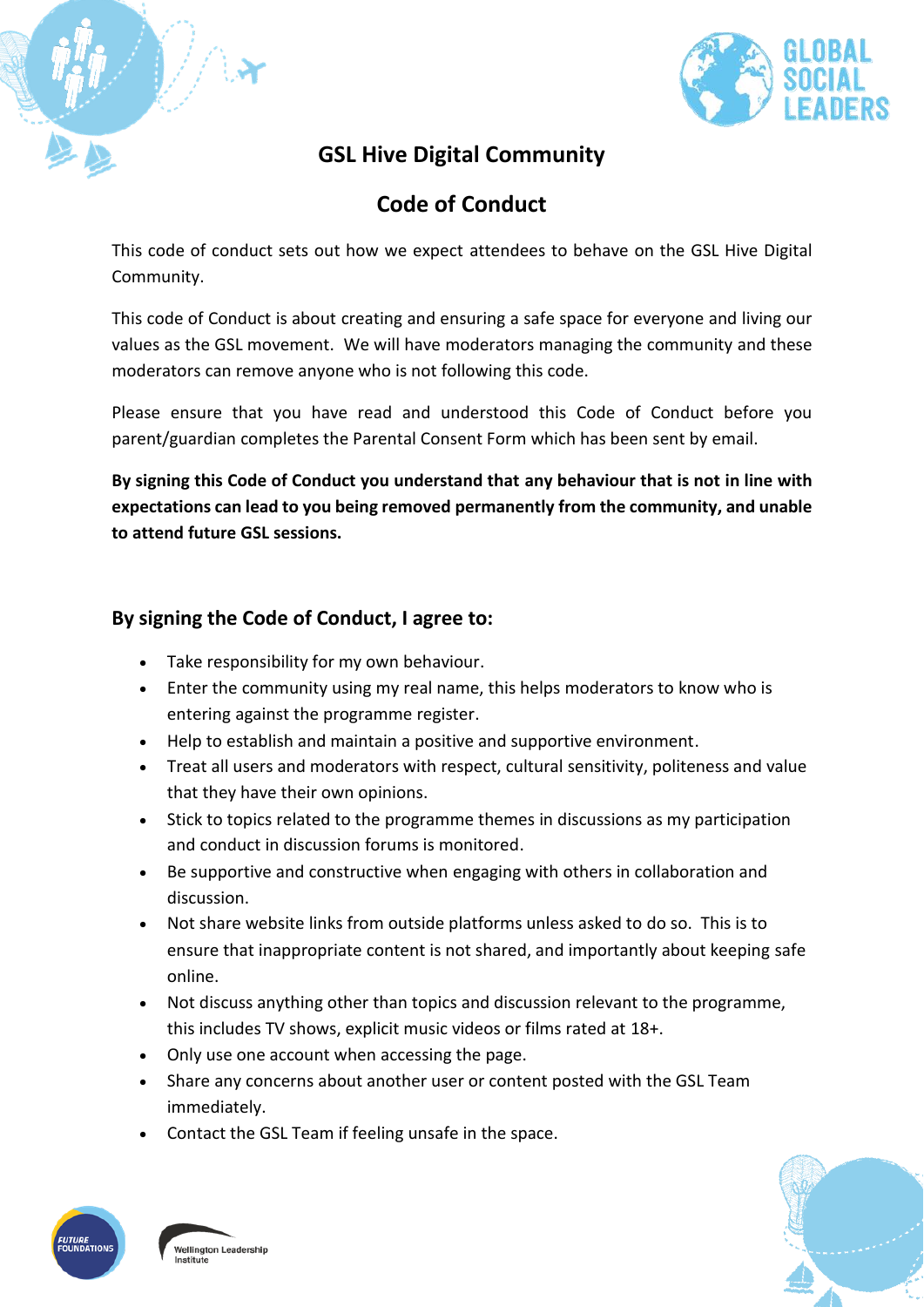

### **By signing the Code of Conduct, I agree to NOT:**

- Share my login details or password for the digital community with anyone else.
- Arrange a face-to-face meeting with someone I meet online unless I have discussed this with my parents and am accompanied by a trusted adult.
- Give out any personal information online, such as my name, phone number or address.
- Use racist, sexist, homophobic, abusive terms, swear words or language that may cause offence. Or engage in offensive, insulting or abusive language.
- Post, upload or file share anything off-topic, offensive, abusive or illegal.
- Post or upload inappropriate messages, content or spam.
- Take pictures of the community at any point either by screenshot, using a camera, phone or other methods. Sharing of any images taken is also not allowed on any media platforms.
- Spam or advertise on this community.
- Flirt or date with anyone in the community.
- Form our own clubs and groups outside of this programme.
- Use foreign languages and secret codes, The GSL World Catalyst is an English language programme. Speaking in code or other languages can often lead to confusion and make others feel uncomfortable.
- Disrupt activities and topics set by going off topic or writing silly comments.
- Have fun at the expense of others.
- Abuse or disrespect other users and moderators.
- Be a part of any form of cyber bullying.

### **What happens if you break the Code of Conduct?**

If you act in a way that is not in line with the Code of Conduct – you will be removed from the GSL Hive immediately to safeguard other users. Contact will be made with your parents or guardians to explain and discuss if just a warning is issued and you can re-join, or if you are permanently excluded from both the Online Community and any future GSL programmes.